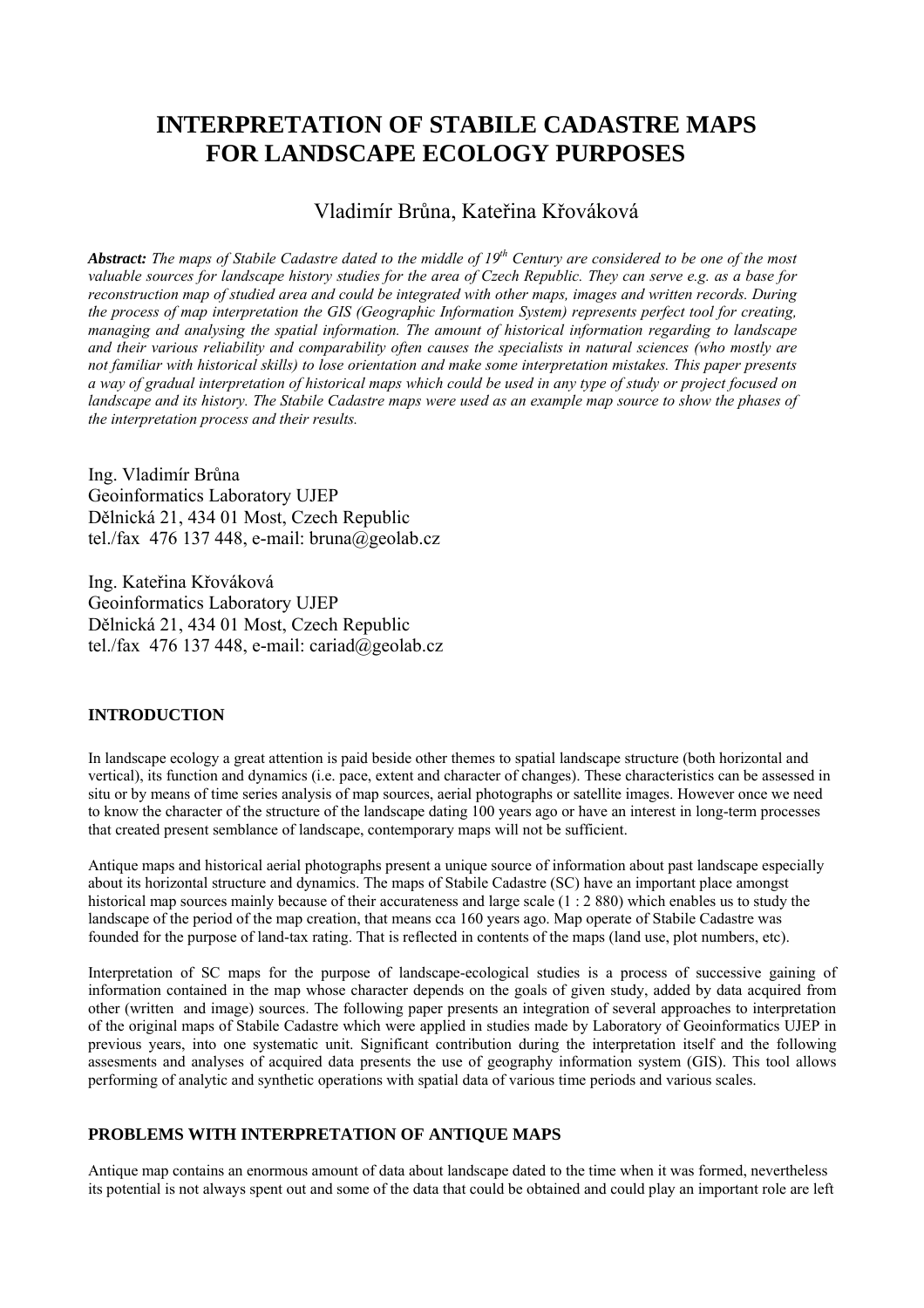unnoticed. In most cases the reason lies in little or none orientation of the scholars specialised in natural sciences who might have met with historical source for the first time in the area of historical sciences (historical cartography, archival science etc.). This is obviously comprehensible, but at result it leads to several variants:

- the information obtained from the map are describing the position and size of few important objects, which are the main point of study. It probably is the most frequently applied method of using antique maps. In case this amount of information is sufficient for given study, we cannot reprehend anything;
- from the map are obtained the same information about all mapped objects; if the map legend is available it is used, if not interpretation is based on intuitive knowledge of map language (grasslands – green, forests – dark green, buildings – red etc.). In some cases (line elements, point signs etc.) the interpretation mistakes can often occur, in addition to the other mistakes caused by worse quality or state of preservation of the maps.
- besides the data obtained by interpretation of an antique map there are also written (chronicles, gazetteers, etc.) and illustrated (vedutas, old photographs) sources being involved, an effort is paid not only to mapping the historical landscape but also explaining the processes of its evolution. Without wider knowledge of backgrounds of socio-economic development during the history it is too easy to make significant interpretation mistakes. In case the authors are aware of their deficiency in this area their outputs at best consist of unconfirmed (and sometimes unconfirmable) hypotheses. On this place there must be stressed that the questions emerging during the research are often more valuable than the answers formulated in conclusion, for they lead to new perspectives of viewing the landscape which might be omitted using the classical purely natural-science approaches.

Another significant difficulty of involving the historical sources into landscape studies presents the variability of acquired data, vast number of causalities and most probably several possible scenarios of development. It is often very difficult to distinguish the significant information from insignificant one, primary (i.e. directly drawn from the source) from deducted information and so on. It is evident that if we deal with more or less distant past of the landscape (and have to cope without usable analogies that could give us better idea), picture that we assemble will always remain incomplete in certain extent.

We can minimize this extent of incompleteness by interpreting the antique map gradually in several levels. First level represents an interpretation of the map contents according to map legend where no other historical sources are involved; the next level interprets the results of the first level, etc. It depends of course on certain study goals how many levels of interpretation are passed, sometimes only one level is sufficient. The more complete is the picture we get in lower level, the more stabile would be a base we have for higher level. Careful distinguishing and gradual elaborating of each level will prevent above mentioned mixing of primary and deducted data and of course will also clarify the causalities and put them in order. Not least there is a human factor playing a crucial role, i.e. erudition of the scholar himself – his professional orientation, experiences in geography, cartography and also his interpretation skills, ability of using new technologies of geoinformatics and deal of subjectivity during the interpretation process.

The maps of Stabile Cadastre are very suitable example to explain the presented approach not only for their wide use but especially because they can be easily combined with data from other map or non-map sources. GIS tools are very useful not only in the first level, but also for integration of SC with other sources and for processing new data by means of various types of analyses. Of course, we can work with old maps without using GIS but we will not be able to proceed some tasks with antique maps in paper form. Using the digital terrain model brings also important advantages.

## **STABILE CADASTRE AND ITS TRANSFORMATION INTO THE GIS ENVIRONMENT**

Foundation of Stabile Cadastre is tightly connected with rising needs of Habsburian empire apparatus to raise an income from taxes and as such supposed to secure all potential payers, set the area of their estates and set the tax value. An essential base for these operations represented the tabular data and cadastral maps.

Cadastral operate of Stabile Cadastre consists of three separate (but connected) files:

- map operate
- written operate
- assesment operate

**Map operate** had been at most cases created in scale 1:2 880, in more detailed plans (town centres) also 1:1 440 a 1:720. It was based on precise geometric survey; borders of cadastral units were following the Josephs Cadastre. Out of a vast amount of versions of maps of Stabile Cadastre which vary not only at quality but very often even at scale, the s.c. obligatory imperial prints are the best for studying the landscape evolution. The obligatory prints are copies of the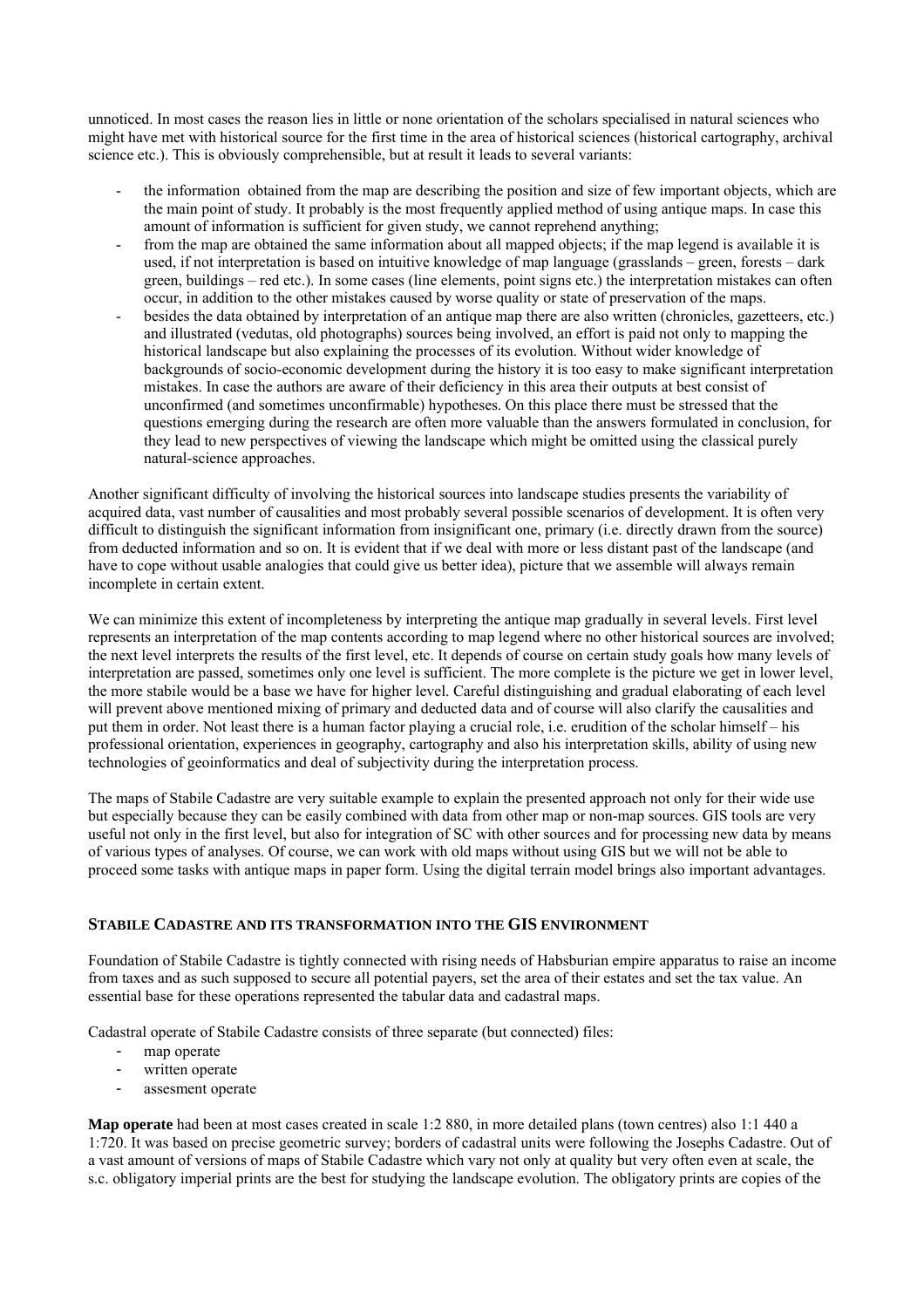original maps drawn in situ and therefore show the landscape at the year of mapping (1826-1843 for Bohemia and 1824-1836 for Moravia and Silesia).

**Written operate** consists beside others of the so called Registry of Land Parcels, which contains data about the owner, area of each plot, grown culture, value class and netto profit. All data are in contemporary units but transformation into current units in metric system is to be found in relevant literature (Mašek 1948).

**Assessment operate** contains a great amount of information collected in order to evaluate the land parcels, separate them into different categories according to growth culture, value class and netto profit, compare the various areas of Czech lands and finally to set out the tax.

Stabile Cadastre operates are kept in the Central Archive of Geodesy and Cadastre (CAGC) in Prague, where they can be studied and copied.

To work with these maps in the GIS environment there is essential to convert them into a digital form that is mostly realised by means of scanning or less often vectorisation. The next step is represented by georeferencing, i.e. transforming the map into a geodetic system. This can be done with a help of many types of GIS software and according to the chosen software various methods can be used.

Probably most widely used method is the manual georeferencing based on identical control points which are possible to identify both on the map being transformed and on some already georeferenced base map. In the case of antique maps mainly the elements we do not expect to change their position could serve as control points, e.g. churches, crosses, pond dykes etc. Great attention should be paid to selection of the fitting base map – its character and scale should be comparable with the transformed map to achieve as high level of accuracy as possible.<sup>1</sup> In the case of Stabile Cadastre the current cadastre maps can be taken into account.

#### **SUCCESSIVE INTERPRETATION OF ANTIQUE MAPS**

#### **First level – the legend**

In the first level we are answering the questions concerning position, size and spatial relations of individual objects identified on the map. These objects can not be defined as landscape elements yet, for we are still thinking in the terms of map legend categories and the character and functions of the objects will be discussed in next levels.

The most important task of this level is to define the actual amount and character of information we would like to dig out of the map according to the aims of given study or project. Of course the changes of the needs (and also of the aims) can occur during the work but at least the spatial scale and general outline of the interpretation process should be stated firmly.

Beside that the crucial point of this stage is acquiring the original map legend which gives us a contemporary meaning of the map symbols. As in the case of Stabile Cadastre most of the antique maps use symbols which are either still used in modern maps or can be deciphered intuitionally (e.g. greenish trees = a forest), so we can in some cases work without the legend. There is of course impossible to achieve much detailed interpretation without the risk of mistake. If we possess the original legend<sup>2</sup> we can either follow the categories in full or join some of them and thus simplify the legend according to our needs but all the time making sure that any of important data will not be lost in the process.



*Figure 1 An example of pasture and barren land symbol on the original map of SC* 

 $\frac{1}{1}$ Process of digitalisation, raster adjustments and georeferencicng are in detail discussed in the issue "Identification of historical net of landscape ecological stability on the military mapping" (Brůna, Buchta, Uhlířová 2002, in Czech) 2

 $2$  The original SC legend is stored together wit the maps in Central Archive of Geodesy and Cadastre and in digital form also at http://oldmaps.geolab.cz/stkatr/zoom/legenda.htm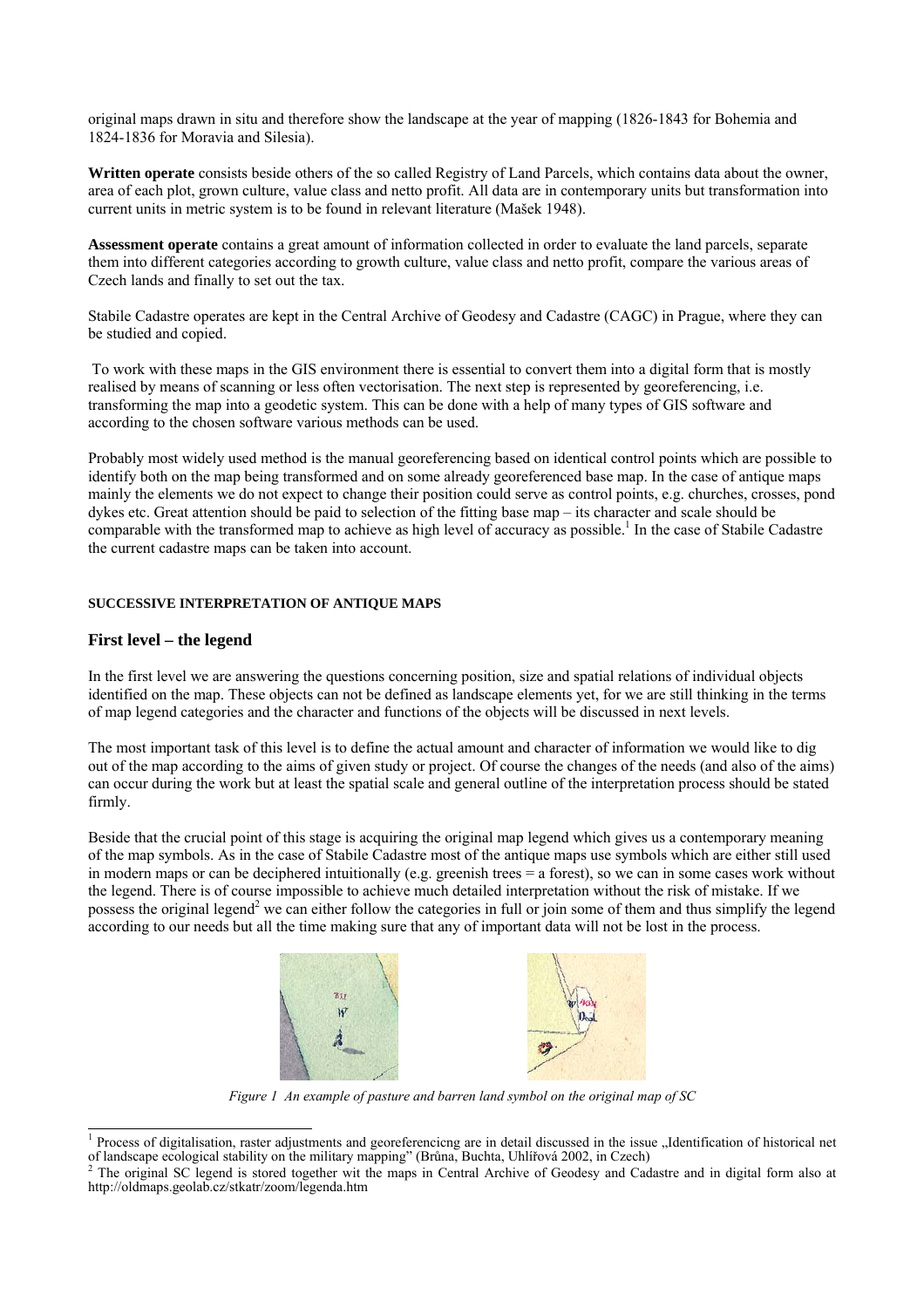As an example we can take the building parcels – on the Stabile Cadastre map they are represented by crimson or yellow rectangles where the crimson colour stands for durable buildings (of stone or brick) and yellow colour for buildings endangered by fire (of timber), mainly build for husbandry purposes, e.g. barns. Nevertheless the shape and spatial position of the rectangles allow no other interpretation than the right one and the used material is rarely significant, we would this time easily manage without the map legend. On the other hand the grasslands could be included either in the pastures or in the meadows (hayfields) category which are on the map distinguished by a slightly different tone of green colour and the letter W (*Weide*) at pastures (see Fig. 1). This difference could be very important for landscape studies, for the meadows used for hay production and the cropped pastures are often occupied by different plant species and have a different character (e.g. the water regimes, retention ability etc.).

In the GIS environment the process of vectorisation is inevitably connected with this level. Vectorisation means a transformation of the digital map from raster to vector form, i.e. to point, line or polygon layers with non-spatial data collected in attribute tables. Each layer represents a category of map legend (see Tab. 1) either the original or the modified one. Vectorisation is a very arduous time-consuming process which nevertheless gives us the chance to use the advantages of GIS analytical tools in the next levels.

*Table 1 An example of a GIS layer an its attributes (forests)* 

| Laver       | Attribute name | Attribute description                                                        |
|-------------|----------------|------------------------------------------------------------------------------|
| sk lesy.shp | Tvpe           | Forest type: $1 - broad$ -leaved: $2 - conifervals$                          |
|             | Growth         | Forest age: $1 - $ Jungmais"; $2 - $ Stangenholz"; $3 - $ Mittelholz"; $4 -$ |
|             |                | "Hochstämmig Schlagbar"                                                      |

## **Second level – reconstruction**

On this level we are interpreting the information acquired on the first level – answering questions concerning the meaning of legend categories and map symbols, trying to define the actual character of the real contemporary objects represented by these categories and symbols and working out the picture of the past landscape as faithful as the maps and other sources allow. To achieve this we obviously can not rely on the Stabile Cadastre map alone but need to employ all the reachable sources.

The useful sources can be defined as:

- recent or contemporary sources describing the creation of the maps of SC (and other maps involved), e.g. the purpose of their foundation (military, tax politics etc.) and mapping methods, which give a certain idea of their accuracy in spatial and contentual sense;
- written records containing details of past agriculture and forestry, e.g. assessment operate of SC mentioned above or forest-management plans mapping the structure of age and species of the forest trees<sup>3</sup>, see also Brůna, Křováková, Nedbal 2004;
- antique photographs catching the landscape character (and often important details as well);
- other map sources (military maps<sup>4</sup> etc.);
- 3D model of terrain (geomorphology of the studied area);
- etc.

At this level we deal with a vast amount of data generated from various types of sources and to integrate them sensibly presents a difficult task, it is then essential to choose sources and data significant for the study goals. In spite of the data amount there will still remain some questions unanswered. Most of the problems are generated by contemporary terms, for example the expression *Raum Recht* (on the SC map marked as R.R. at the wooded areas) which is generally translated as "a rights of spatial use of the forest". 5 What kind of economical or legal relations between the owner and the user of the forest this formulation represents can not be exactly told, the impact on character of the given forest is even more unclear.

The output of this level is then a reconstructed map of historical land use compiled in the GIS environment from various data sources where the Stabile Cadastre map plays the role of spatial fundament whereas other information being added

<sup>&</sup>lt;sup>3</sup> Assessment operate is available almost for the whole area of Czech Republic but the antique forest-management plans are of local matter being carried out by local nobility for the areas of intensive forestry (e.g. in Southern Bohemia the Schwarzenbergs). 4

http://oldmaps.geolab.cz

 $<sup>5</sup>$  Ing. Kostková, CAGC, personal communication (29.7. 2004)</sup>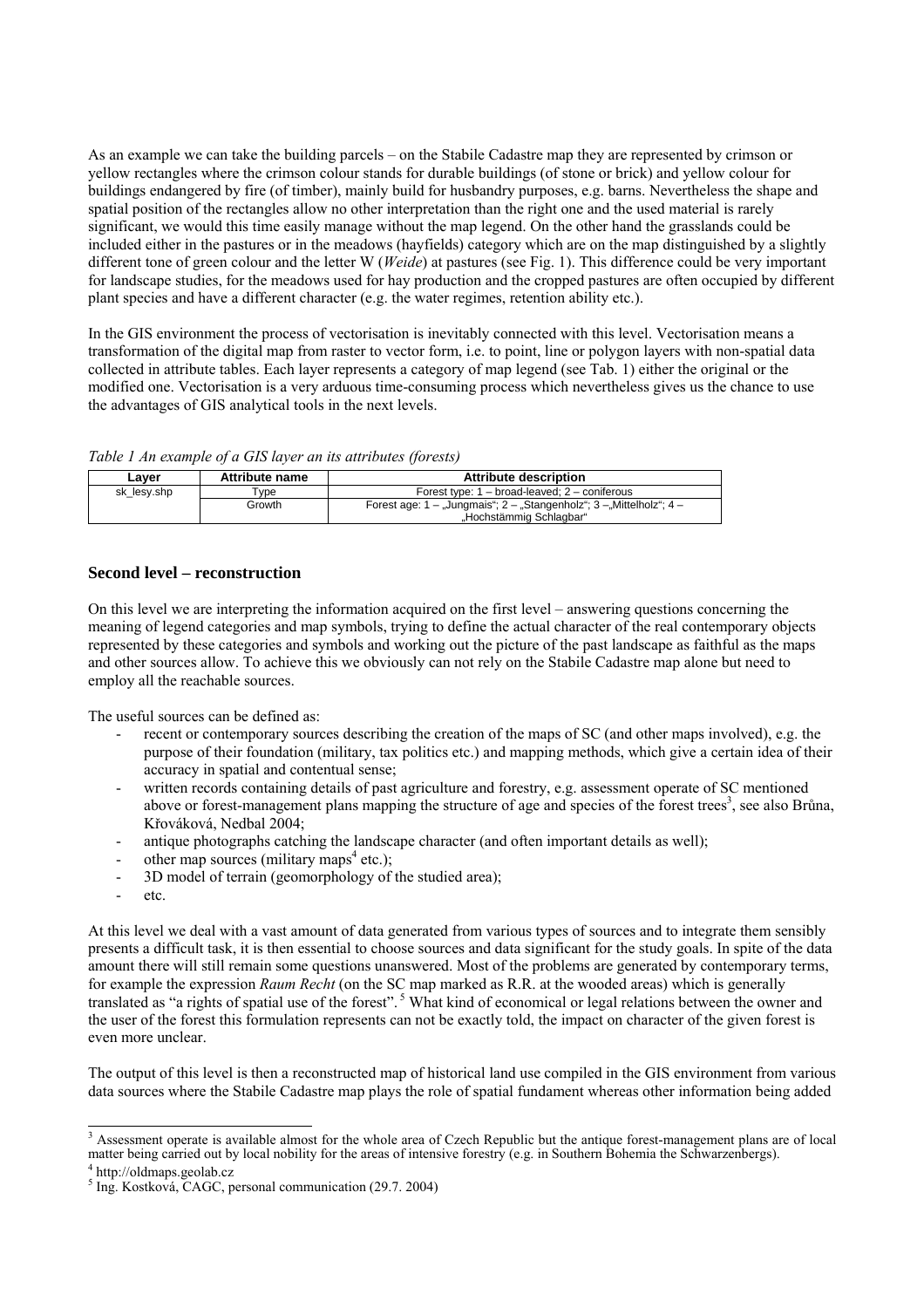in the form of attributes or (in case of other map sources) additional GIS layers. The importance of answering questions and elimination of revealed doubts and unclearnesses as much as possible (especially in the case this level is a prelude to our advance to higher levels) must be again stressed here.

The reconstructed map gives us a relatively clear picture of character of the past landscape and spatial distribution of landscape elements. This can be used e.g. in studies aimed at erosion processes and their changes during past few centuries where a knowledge of arable land, grassland, woodland patterns interacting with relief and climate of the area is essential. Through employing the data of assessment operate we can discuss the intensity of human impact on given area, other contemporary sources can be used to reveal the possibility of occurrence of protected plant and animal species and their habitats in the past (Trpák, Trpáková 2002) etc.

If mere one segment of time is insufficient for our purposes, we are to advance to the next level.

## **Third level – evolution**

At this point we are again attempting to interpret the results of previous level, this time in the light of their relevance for recent landscape. We have been so far occupied by a single period but this level demands a broader time scale reaching the present in most cases. There are in general two possible approaches – we can either compare the present landscape of an actual area with its ancestral phase at certain moment of history or observe its evolution by means of examining various comparable map sources (not forgetting the value of non-map ones) dated most desirably to the periods of a relative stability of landscape evolution (sensu Lipský, 2000, p. 11) in order to catch the changes developing during the destabilised periods. The latter approach is generally termed as a multitemporal analysis.

The questions we are solving at this stage could be as follows:

- how had the landscape structure (percentage share of land-use categories or spatial patterns) changed through time?
- are there any landscape elements or structures which had persisted (landscape relicts) to be found?
- what processes were dominating in the landscape evolution, which of them had directly influenced the recent landscape character?
- what socio-economic impulses were driving these processes?
- had there been any changes to the function of landscape elements during the studied period?
- etc.

Beside another sources needed for successful pass through third level (which would vary according to the goals of the study, there is no reason for listing them here, moreover they mostly belong to recent data widely known and accessible) there should be an important role of field survey pointed out. The picture of landscape as we can see it on the map or an aerial photograph (the "birds-eye" perspective) much differs from the normal position we are accustomed to observe the landscape from (the "common mortal being" perspective). Some significant circumstances and interactions could then remain unnoticed, not mentioning the fact that any map (which had undergone the process of generalisation) could not catch every object present in landscape, in case of an aerial photograph we are limited by resolution and reach (e.g. ruins in dense forest are often not visible for the camera). The importance of field survey is even enhanced by equipping with GPS receiver to locate the objects not identified on the map.

When studying the landscape evolution we meet many relationships across time and space and it is too easy to mistake the cause for the result. The inevitably subjective approach also presents a certain problem; we are unable not to view the given landscape through the prism of our personal experience and (less obvious) psychical fundaments. We have also to cope with the uncertainnesses, speculations and even mistakes penetrating from previous levels. These unwanted circumstances could be in part altered by means of strict following the research line and study aims, reaching maximal objectivity (employing exact methods) and (being one of the cores of presented strategy) pursuing as detailed outputs of previous levels as possible.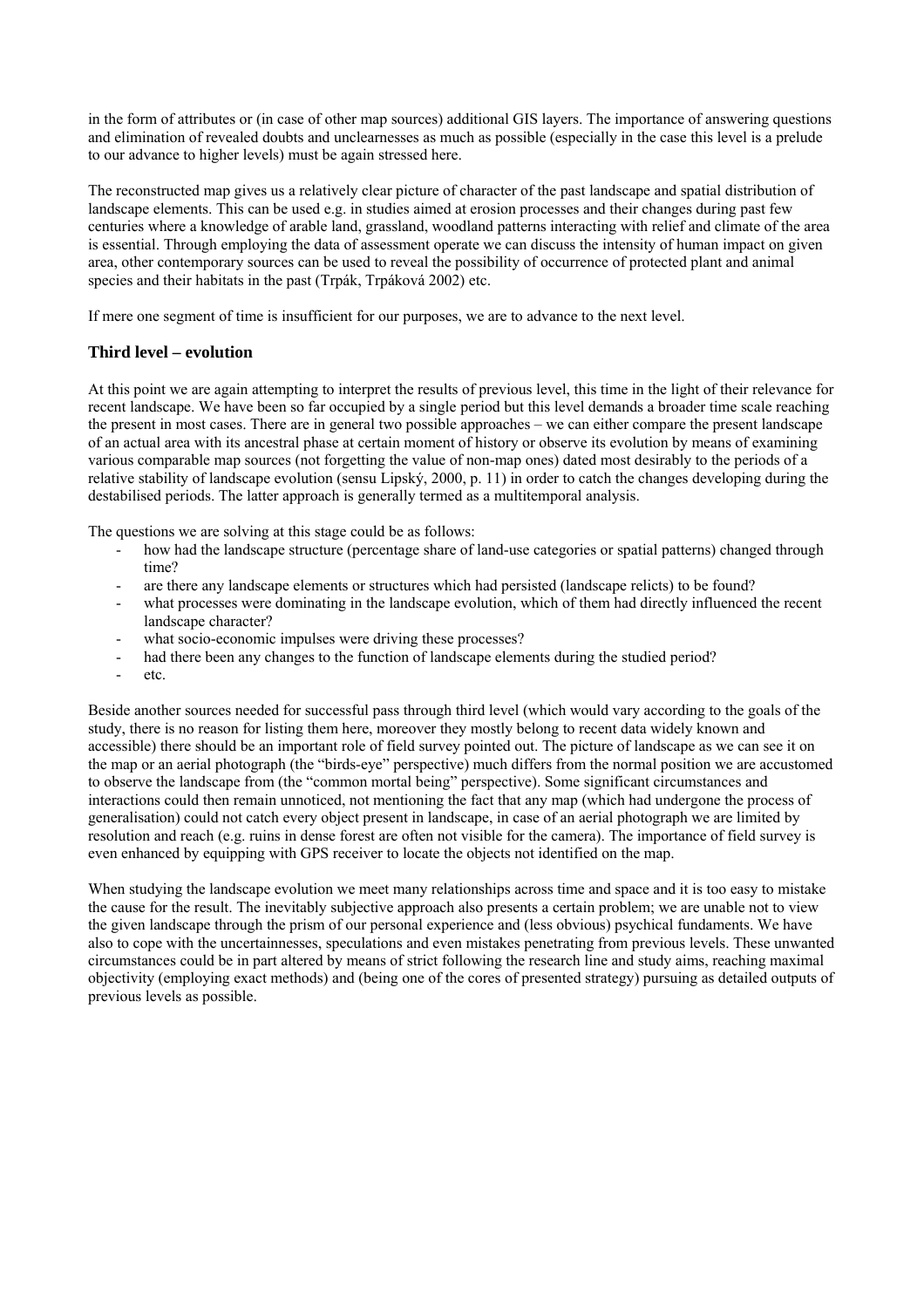

*Figure 2 Historical and contemporary land parcels at Záblatí (Southern Bohemia) cadastral unit (raster image – SC map, vector layers – contemporary situation)*

In spite of all these problems the results obtained on third level are extremely valuable. As an example of their use we can mention studies dealing with changes of landscape diversity observed on the changes of parcel size after the collectivisation (see Fig. 2) or changes of landscape microstructure caught by methods of landscape ecology (Fig. 3)<sup>6</sup>. The speed, character and causes of the changes could be studied also at each of the landscape elements, e.g. evolution of settlement forms and communications, forests etc. We can also be interested in more specific themes such as succession speed, presence and quality of recent biotopes in correlation with methods of historical agriculture or the role of landscape relicts in water management of the area, to name but a few.



*Figure 3 An output of assessment of the landscape structure change of the Řepešín cadastral unit (Southern Bohemia)<sup><sup>2</sup>*</sup>

## **Fourth level – prognosis**

At the fourth level we again interpret information obtained from the previous stages with interest on their significance for future. Data describing the landscape evolution and reaction to various socio-economic impulses could serve as a base of modelling the future development. We are dealing with a greatly difficult goal, for in fact unverifiable (the historical landscape could not be described at full detail as the modern one) and often badly quantifiable data are problematic when used in scenario models.

 <sup>6</sup> <sup>6</sup> Some methods of studying the landscape structure changes see Lipský (2000), Brůna, Křováková (2005). <sup>7</sup> Fig. 2 dariuse from diploma thosis (*V* řováková 2004).

 $\frac{7}{1}$  Fig. 3 derives from diploma thesis (Křováková 2004)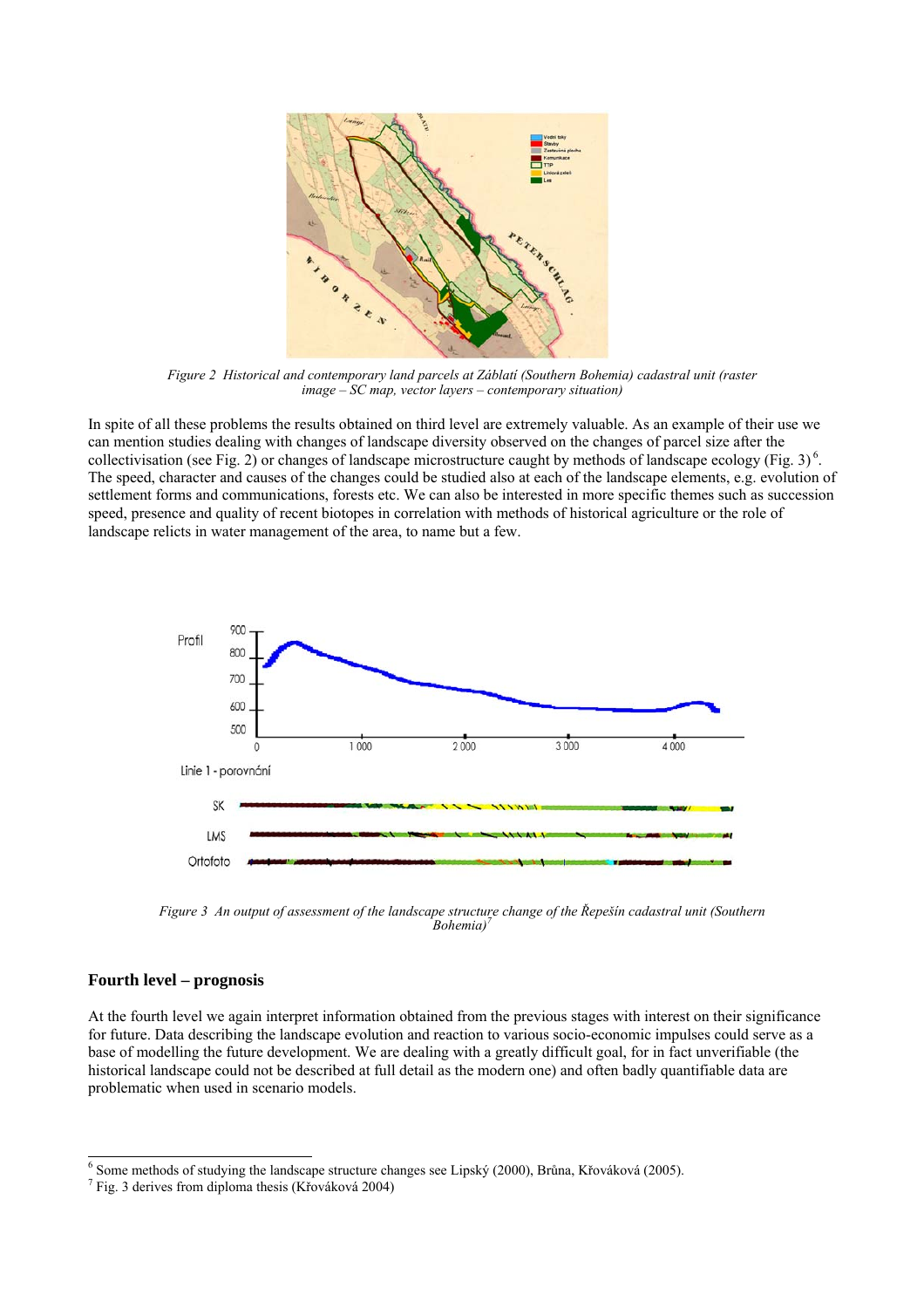At certain extent we can as an application of the fourth level think of various activities encompassed under the term of landscape planning. It is generally defined as "a rational doing which mostly by means of preventively elaborated documents regulates human activities in landscape." The aim is "to harmonize trends of human society development with interests of nature and landscape protection." (Sklenička 2003). The Stabile Cadastre is one of the antique map sources being widely used for landscape planning purposes.

Landscape revitalisation projects are the case of a planning activity where the antique maps are essential, namely for revitalisations of little streams transformed into straight canals with fast outflow during the period of agriculture intensification (in Czech Republic at 70´) which had lost partially or at all the functions of water streams. Revitalisation projects are aimed at returning the streams to their original state or to recover their functions at maximum extent which could not be obviously done without knowing the character of the given area before melioration. The project should not be reduced on curing the stream itself and its closer surroundings but should cope with management of the whole watershed in order to minimise erosion and enhance or keep water quality of the stream, there the importance of historical information is also highly significant. If we have an idea of behaviour of certain landscape at certain situation in its history (e.g. deforestation to certain extend followed by more frequent and higher floods, to give but a simple example, reality being far more complicated) we have an advantage when seeking the optimal condition and management – at least an outline to follow.

Antique maps can be utilised also in nature protection when the focuses of species diversity are traced. The landscape relict persisting without changes in some cases through a century could be such a focus in the surrounding more or less anthropogenised landscape. In Czech law system there is for more than ten years embedded the term of territorial systems of ecological stability (TSES) which is defined as nets of biocentres (acting as refugia and dispersion sources of species) and biocorridors (linear elements connecting biocentres enabling the species to migrate) (Löw et al. 1995). The landscape relicts identified through multitemporal analyses and proved to house original biotopes are often included to TSES as biocentres (Lipský 2002).

## **CONCLUSION**

The strategy of level interpretation of antique maps for landscape ecology purposes outlined in this paper on the example of Stabile Cadastre presents the way of dealing with historical information which enables to evaluate their potential for various project and studies and simultaneously minimises the danger deriving from misinterpretation.

The fundamental theses could be as follows:

- completing the information at each level as much as possible in order to build a strong base for the next level
- separating carefully the individual levels, resisting the temptation to formulate a final conclusion without completing the level results and leaving it for the next stage
- following the outline of the project or study, distinguishing relevant and irrelevant data.

The approach is meant as a help to scholars of various fields of nature sciences who are lacking the skills of historians when dealing with antique sources of different quality, character and relevance. The fundament of the approach results from experience, achievements, mistakes and failures performed during the studies of Laboratory of Geoinformatics UJEP on the field of landscape history. The open and universal character of the strategy gives an opportunity to employ it in various types of studies and precise it into some (or rather several) methodical instruction which can help to the better evaluation of unique historical map sources.

#### **REFERENCES:**

- BRŮNA, V., BUCHTA, I., UHLÍŘOVÁ, L. (2002). *Identifikace historické sítě prvků ekologické stability krajiny na mapách vojenských mapování.* [Identification of historical net of landscape ecological stability on the military mapping.]. Acta Universitatis Purkynianae, Studia Geoinformatica II. Ústí nad Labem (Univerzita J. E. Purkyně). [In Czech.]
- BRŮNA, V., NEDBAL, V., KŘOVÁKOVÁ, K. (2003). *Povodí Horní Blanice v prostředí GIS. Využití historických mapových podkladů pro sledování změn krajinného pokryvu* – Závěrečná zpráva studie. [The upper Blanice watershed in the GIS environment.] Most (Laboratoř geoinformatiky UJEP). [In Czech.]
- BRŮNA, V., KŘOVÁKOVÁ, K., NEDBAL, V. (2004)*. Historická struktura krajiny analýza hospodaření v pramenné oblasti Blanice.* Závěrečná zpráva studie. [Historical landscape structure – management analysis of the river Blanice source area] Most (Laboratoř geoinformatiky UJEP). [In Czech.]
- BRŮNA, V., KŘOVÁKOVÁ,K. (2005). *Analýza změn krajinné struktury s využitím map Stabilního katastru*. [Landscape structure changes on the Stabile Cadastre maps] In: Historické mapy. Zborník z vedeckej konferencie, Bratislava 2005 (Kartografická spoločnosť Slovenskej republiky), s. 27 - 34, ISBN 80-968365-7-9, ISSN 1336-6262 [In Czech.].